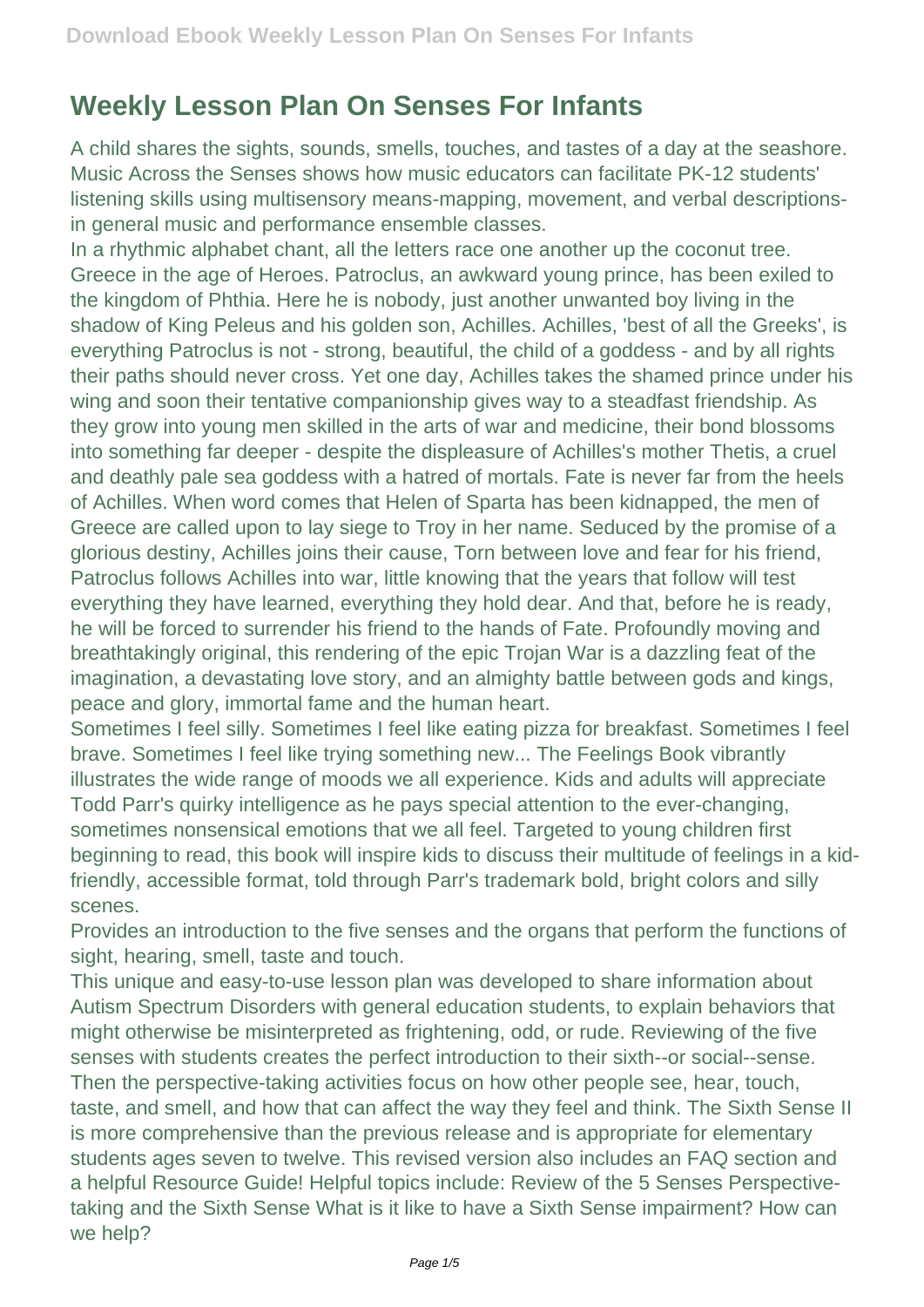There are so many different types of families, and THE FAMILY BOOK celebrates them all in a funny, silly, and reassuring way. Todd Parr includes adopted families, stepfamilies, one-parent families, and families with two parents of the same sex, as well as the traditional nuclear family. His quirky humor and bright, childlike illustrations will make children feel good about their families. Parents and teachers can use this book to encourage children to talk about their families and the different kinds of families that exist.

On a winter's night under a full moon, a father and daughter trek into the woods to see the Great Horned Owl.

A group of children spend a day experiencing New York City through their senses of sight, sound, smell, touch, and taste.

A fresh retelling by Byron Barton of the well-loved story of the little red hen who grows grain, threshes wheat, and feeds her chicks--all by herself, without any help from her lazy friends. Mr. Barton's simple words, bold images, and imaginative use of color have made his many picture book perennial favorites with young children.

Watch the world transform when spring comes! SLJ writes, ''A must-have, joyful seasonal title for the youngest listeners.'' (starred review) Booklist writes ''Lyrical and elegant..'' (starred review) Horn writes ''joyful reflection'' (starred review) My Five SensesHarper Collins

Describes things you can see, hear, smell, taste, and touch on a farm. FIRST STEP NONFICTION-SENSES TEACHING GUIDE

Presents a variety of activities which build learning readiness for exploring and understanding the five senses.

Seeing brightly colored flowers, hearing nuts go "crunch," and feeling cold ice cream on your tongue?we use our senses to explore the world. How many ways to use your senses can you find in this book?

Includes computer activities and follow-up activities. Dramatically enriches your language arts program. Follows the Madeline Hunter model for lesson development. Includes 33 complete lesson plans covering grammar, literature, writing, and more. Playtime is focused, purposeful, and full of learning. As they play, children master motor development, learn language and social skills, think creatively, and make cognitive leaps. This (un)curriculum is all about fostering children's play, trusting children as capable and engaged learners, and leaving behind boxed curriculums and prescribed activities. Filled with information on the guiding principles that make up an (un)curriculum, learning experience ideas, and suggestions for building strong emotional and engaging physical environments, Let Them Play provides support to those who believe in the learning power of play. Jeff A. Johnson spent twenty-five years as a child care provider in center- and home-based programs. He now works full time as an author, keynote speaker, podcaster, toymaker, and early learning advocate. He is the author or coauthor of six other Redleaf Press books. Denita Dinger has been a child care provider for more than fifteen years and operates a family child care program. For the last five years, she has been a frequent keynote speaker at early childhood conferences, focusing on the topics of hands-on learning and learning through play. Features the lesson plan "Classifying the Five Senses," provided by the Educational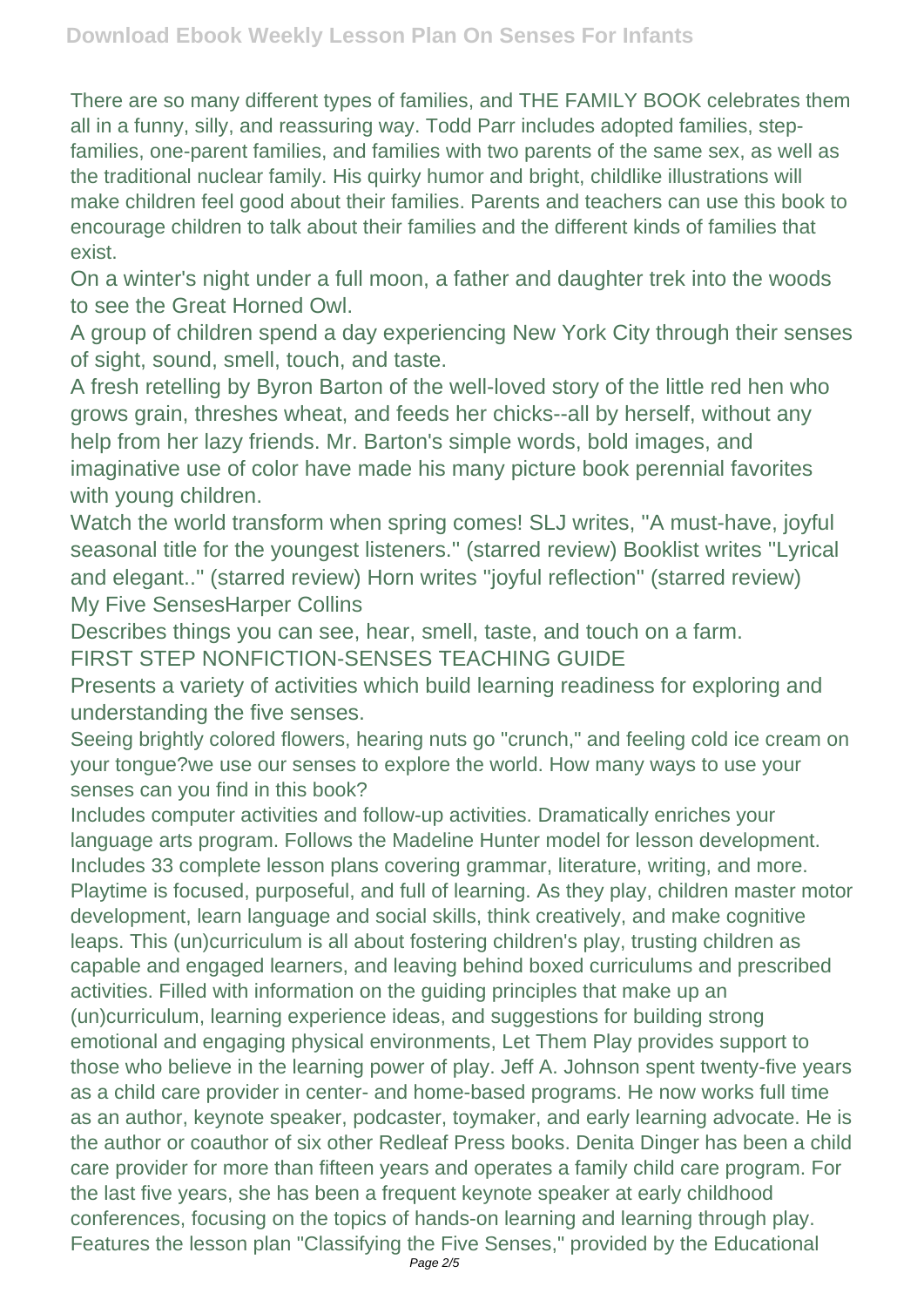Resources Information Center (ERIC) of National Library of Education. The goal of the lesson plan is to teach students about the five senses. Discusses the objectives, materials needed, grade levels, and procedures.

In THE LOOKING BOOK, beloved author P. K. Hallinan uses lively rhyming verse to invite children to delight in the wonders of the world around them. Given a pair of "lookers" by their mom, two boys venture outside to see what they can find. To their surprise, they discover "tree-things and bee-things and roses and weeds . . . small things and tall things and flowers with seeds," right in their own backyard. Before long, the boys realize that they don't need the lookers at all. Whimsical illustrations and sturdy pages will make this book a favorite with young explorers.

Put on your socks and shoes -- and don't forget your ears! We're going on a listening walk. Shhhhh. Do not talk. Do not hurry. Get ready to fill your ears with a world of wonderful and surprising sounds.

Nature Writing Field Guide for Teachers offers educators a unique blend of literary and environmental science writing activities for grades 1-12. The nature writing curriculum in this guidebook offers young people a chance to explore the wonders of the natural world and expand literary and creative expression. Developed for the Eco Expressions nature writing program for youth to combine the healing powers of nature and writing to inspire positive change. Academic and behavioral results include critical thinking and problem-solving skills. Author Jan D. Wellik is Founder and Executive Director of Eco Expressions, based in San Diego, Calif. www.EcoExpressions.org

Discover new, practical methods for teaching literacy skills in your early childhood classroom. Has teaching early literacy skills become a stumbling block to getting your preschool students kindergarten ready? Break out of the tired "letter of the week" routine and learn how to transform your lessons with fun and effective techniques. Teach Smarter: Literacy Strategies for Early Childhood Teachers will equip teachers to infuse every aspect of their teaching with exciting hands-on literacy teaching methods that engage students and help them build authentic connections with books, so that 100% of their students will have a strong literacy foundation and will be fully prepared for success in kindergarten and beyond. Respected author Vanessa Levin, veteran early childhood educator and author of the "Pre-K Pages" blog, breaks down the research and translates it into realistic, actionable steps you can take to improve your teaching. Features specific examples of teaching techniques and activities that engage students in hands-on, experiential learning during circle time, centers, and small groups. Offers a simple, four-step system for teaching literacy skills, based on the foundational principles of early literacy teaching Demonstrates how to build your confidence in your ability to get 100% of your students ready for kindergarten, long before the end of the school year Understand the problems with traditional literacy teaching and identify gaps in your current teaching practice with this valuable resource. Schools nationwide are transitioning to the Common Core--our advice to you: Don't go it alone! Our new book, Common Core Literacy Lesson Plans: Ready-to-Use Resources, K-5, shows you that teaching the Common Core State Standards in the elementary grades doesn't have to be intimidating! This easy-to-use guide provides model lesson plans for teaching the standards in reading, writing, speaking/listening, and language. Get engaging lesson plans that are gradeappropriate, easy to implement and include ready-to-use reproducible handouts, assessments, resources, and ideas to help you modify the lesson for both struggling and advanced learners. Our Common Core Literacy Lesson Plans are designed to fit seamlessly into your K-5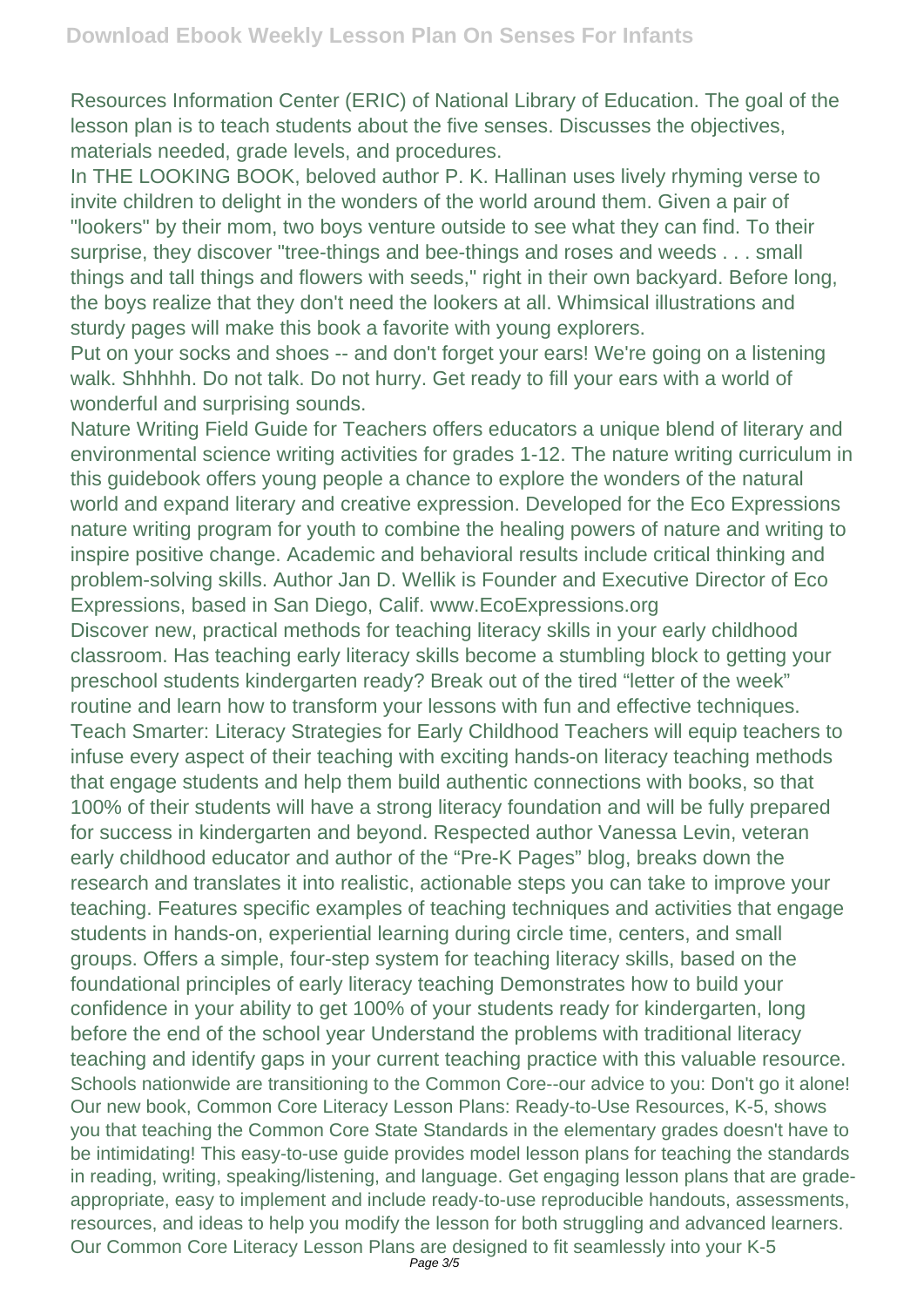curriculum. You get practical tips for revamping your existing lessons to meet the standards. Students learn how to read informational texts, write opinion-based essays, and improve their speaking and listening skills. Grammar mini-lessons and foundational skills mini-lessons will help you teach language conventions, phonics, fluency, and more! We take the guesswork out of Common Core lesson plans with this practical, easy-to-use guide. All lesson plans are gradeappropriate, and every lesson plan includes... Common Core State Standards covered in the lesson Overview of objectives and focus of the lesson Background knowledge required and time required A detailed, step-by-step agenda for the lesson, plus a materials list Differentiation ideas to adapt the lesson for different kinds of learners Assessment ideas, including rubrics and scoring guides A place for your notes: what worked; what can improve Bonus! We show you how to extend the lessons into longer units to suit your particular grade's curriculum, and even help you create more of your own lessons!

A lively and unconventional exploration of our senses, how they work, what is revealed when they don't, and how they connect us to the world Over the past decade neuroscience has uncovered a wealth of new information about our senses and how they serve as our gateway to the world. This splendidly accessible book explores the most intriguing findings of this research. With infectious enthusiasm, Rob DeSalle illuminates not only how we see, hear, smell, touch, taste, maintain balance, feel pain, and rely on other less familiar senses, but also how these senses shape our perception of the world aesthetically, artistically, and musically. DeSalle first examines the question of how perception and consciousness are formed in the brain, setting human senses in an evolutionary context. He then investigates such varied themes as supersenses and diminished senses, synesthesia and other cross-sensory phenomena, hemispheric specialization, diseases, anomalies induced by brain injuries, and hallucinations. Focusing on what is revealed about our senses through the extraordinary, he provides unparalleled insights into the unique wonders of the human brain.

Children explore their five senses, learning what they can see, smell, hear, touch, and taste. Preschoolers can learn how to name their eyes, ears, nose, and hands in this amusing board book with rhyming text and bold illustrations.

An introduction to the five senses and the organs that perform the functions of sight, hearing, smell, taste and touch.

A simple introduction to the five senses and how they help us experience the world around us. "Lesson Planning with Purpose takes readers on a journey through many pathways to engaging and meaningful educational experiences. The text first discusses Perceptive Teaching and then explores five unique approaches to lesson planning: behaviorist, constructivist, aesthetic, ecological, and integrated social-emotional learning. Chapters end with a sample lesson that can be compared across approaches"--

By integrating the best of current research and practice in curriculum planning this book presents that comprehensive topic in a manageable form. Examples throughout are representative of different grade levels and subjects areas. It should be understood at the outset that the content offered for curriculum planning is not a rigid prescriptive formula but a careful and purposeful thought process that must be considered to obtain optimal results. In addition to developing knowledge about curriculum and instructional planning (what teachers should know), this book offers an innovative method for translating that knowledge into performance (what teachers are able to do). Knowledge is implemented by the use of coaching rubrics, sets of criteria for developing performance. Though readers will receive a thorough background in the planning process just from the content itself, its potential will be fully realized when readers also use the coaching rubrics.

Zelie Adebola remembers when the soil of Or sha hummed with magic. Burners ignited flames, Tiders beckoned waves, and Zelie s Reaper mother summoned forth souls. But everything changed the night magic disappeared. Under the orders of a ruthless king,